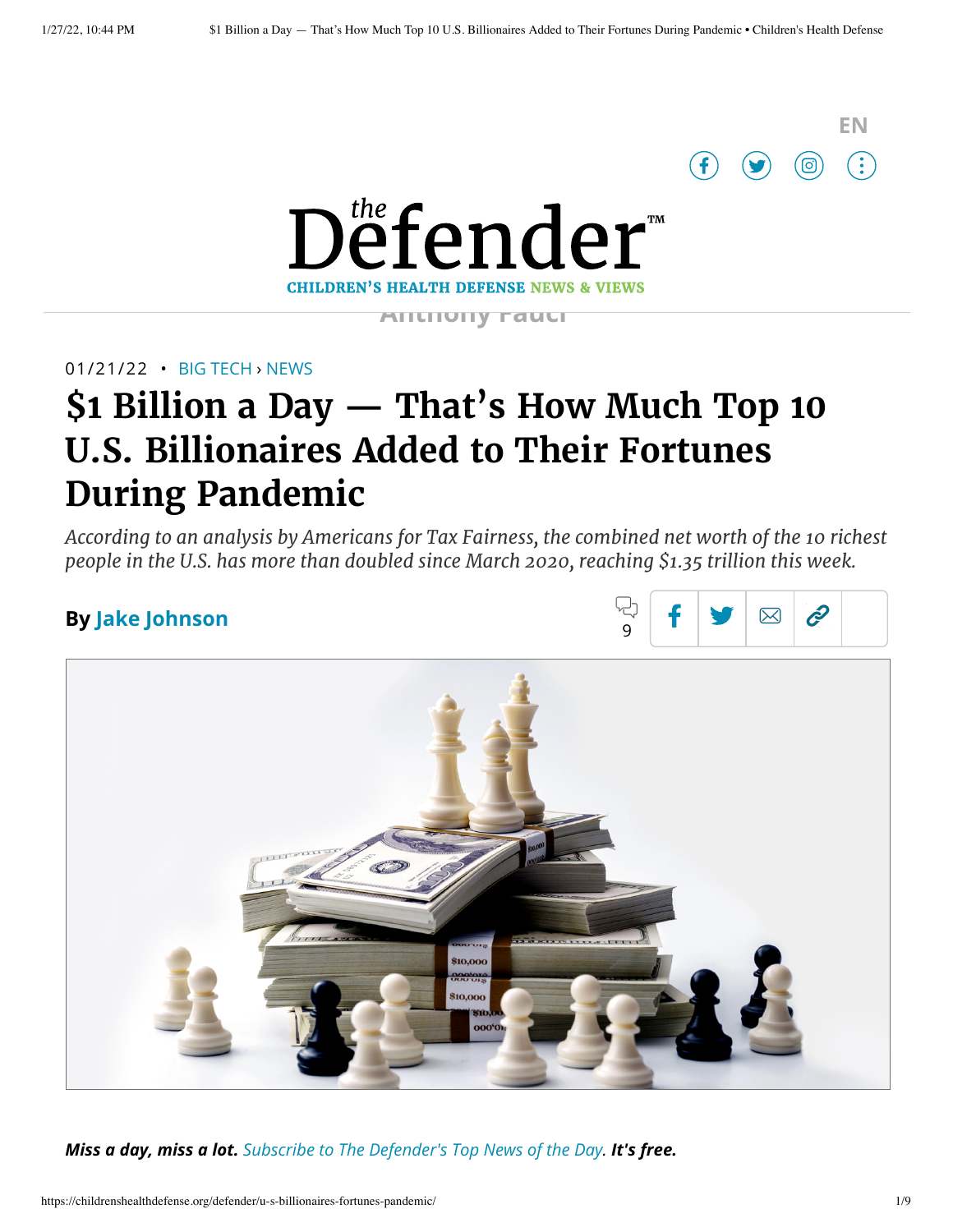1/27/22, 10:44 PM \$1 Billion a Day — That's How Much Top 10 U.S. Billionaires Added to Their Fortunes During Pandemic • Children's Health Defense

The 10 wealthiest billionaires in the U.S. have added roughly \$1 billion to their collective fortune every day — or around \$12,600 per second — since the beginning of the [coronavirus](https://childrenshealthdefense.org/defender_category/covid/) pandemic, which has killed millions of people across the globe and thrown countless lives into chaos.

The billionaire wealth update comes courtesy of the progressive advocacy group Americans for Tax Fairness (ATF), which released an [analysis](https://americansfortaxfairness.org/issue/top-10-american-billionaires-get-1-billion-richer-every-day/) Wednesday estimating that the combined net worth of the 10 richest people in the U.S. has more than doubled since March 2020, reaching \$1.35 trillion this week.

"The pandemic has been very good to American [billionaires](https://childrenshealthdefense.org/defender/covid-pandemic-billionaires-trillions-new-wealth/), especially the top 10," said ATF executive director Frank Clemente, who noted that billionaires' pandemic profits will likely not be [taxed](https://childrenshealthdefense.org/defender/propublica-irs-data-top-billionaires-income-taxes/) because they consist largely of unrealized capital gains.

## **BUY TODAY: Robert F. Kennedy, Jr.'s New Book — 'The [Real Anthony](https://www.amazon.com/Real-Anthony-Fauci-Democracy-Childrens/dp/1510766804) Fauci'**

Sen. Ron Wyden's (D-Ore.) [proposal](https://www.finance.senate.gov/chairmans-news/wyden-unveils-billionaires-income-tax) to subject the unrealized capital gains of the [mega-wealthy](https://childrenshealthdefense.org/defender/bezos-fortune-lawmakers-tax-billionaires/) to taxation has gone nowhere in Congress.

"Their obscene rise in wealth — all of it potentially untaxed — stands in stark contrast to the lot of America's working families, who've struggled through almost two years of a health crisis and economic uncertainty including most recently, rising prices," Clemente said. "Chairman Wyden's Billionaires Income Tax would better align the fortunes of America's richest of the rich with the needs of average Americans."

### Americans For Tax Fairness [@4TaxFairness](https://twitter.com/4TaxFairness?ref_src=twsrc%5Etfw%7Ctwcamp%5Etweetembed%7Ctwterm%5E1483867217980702725%7Ctwgr%5E%7Ctwcon%5Es1_&ref_url=https%3A%2F%2Fchildrenshealthdefense.org%2Fdefender%2Fu-s-billionaires-fortunes-pandemic%2F)

BREAKING: The collective wealth of America's 10 richest billionaires has more than DOUBLED

during the pandemic.

That breaks down to \$1 billion every day.

Each made about the same in a single minute as the average American household earns in an entire year.

This can't continue.